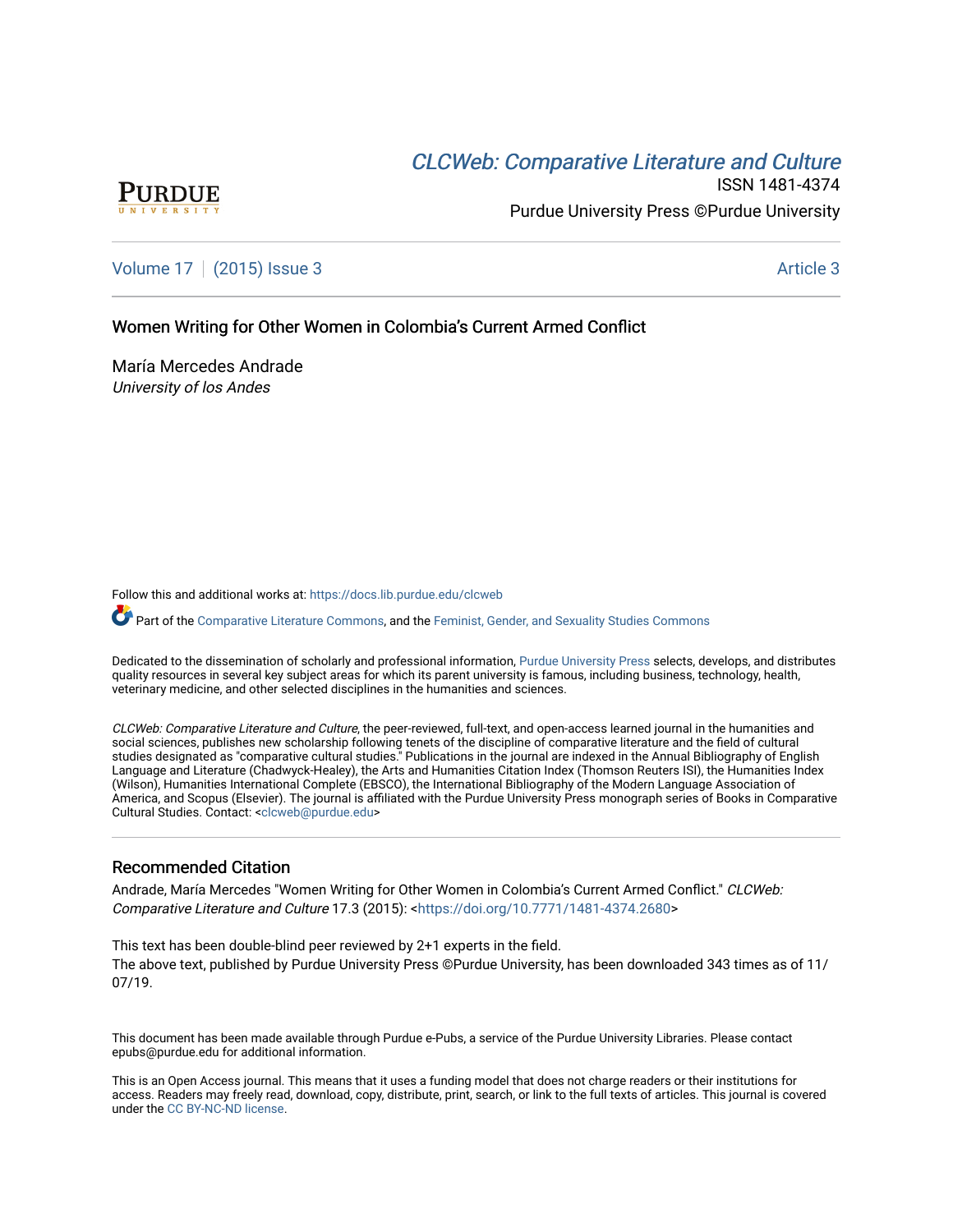**PURDUE** 

#### UNIVERSITY PRESS <http://www.thepress.purdue.edu>



ISSN 1481-4374 <http://docs.lib.purdue.edu/clcweb> Purdue University Press **©**Purdue University

*CLCWeb: Comparative Literature and Culture*, the peer-reviewed, full-text, and open-access learned journal in the humanities and social sciences, publishes new scholarship following tenets of the discipline of comparative literature and the field of cultural studies designated as "comparative cultural studies." In addition to the publication of articles, the journal publishes review articles of scholarly books and publishes research material in its *Library Series.* Publications in the journal are indexed in the Annual Bibliography of English Language and Literature (Chadwyck-Healey), the Arts and Humanities Citation Index (Thomson Reuters ISI), the Humanities Index (Wilson), Humanities International Complete (EBSCO), the International Bibliography of the Modern Language Association of America, and Scopus (Elsevier). The journal is affiliated with the Purdue University Press monograph series of Books in Comparative Cultural Studies. Contact: <clcweb@purdue.edu>

## **Volume 17 Issue 3 (September 2015) Article 3 María Mercedes Andrade,**

**"Women Writing for Other Women in Colombia's Armed Conflict"**

<http://docs.lib.purdue.edu/clcweb/vol17/iss3/3>

Contents of *CLCWeb: Comparative Literature and Culture* **17.3 (2015)** Thematic Issue *Life Writing and the Trauma of War***. Ed. Louise O. Vasvári and I-Chun Wang** <http://docs.lib.purdue.edu/clcweb/vol17/iss3/>

**Abstract**: In her article "Women Writing for Other Women in Colombia's Armed Conflict" María Mercedes Andrade compares Patricia Lara's *Las mujeres en la guerra* (2000) and Patricia Tovar's *Las viudas del conflicto armado en Colombia: Memorias y relatos* (2006). Andrade's objective is to compare how these texts of *testimonios* deal with the question of representing women's experience and of turning oral testimonies into writing. Lara, writing for a popular audience, edits her material in order to make it more literary and mixes fictional accounts with the *testimonios* she collects. In contrast, Tovar writes for an academic public and reflects about the implications of the editorial process in ways that signal the oral character of the original material. In spite of their differences, Andrade argues that both texts are valuable attempts to represent the experiences of Colombian women in wartime.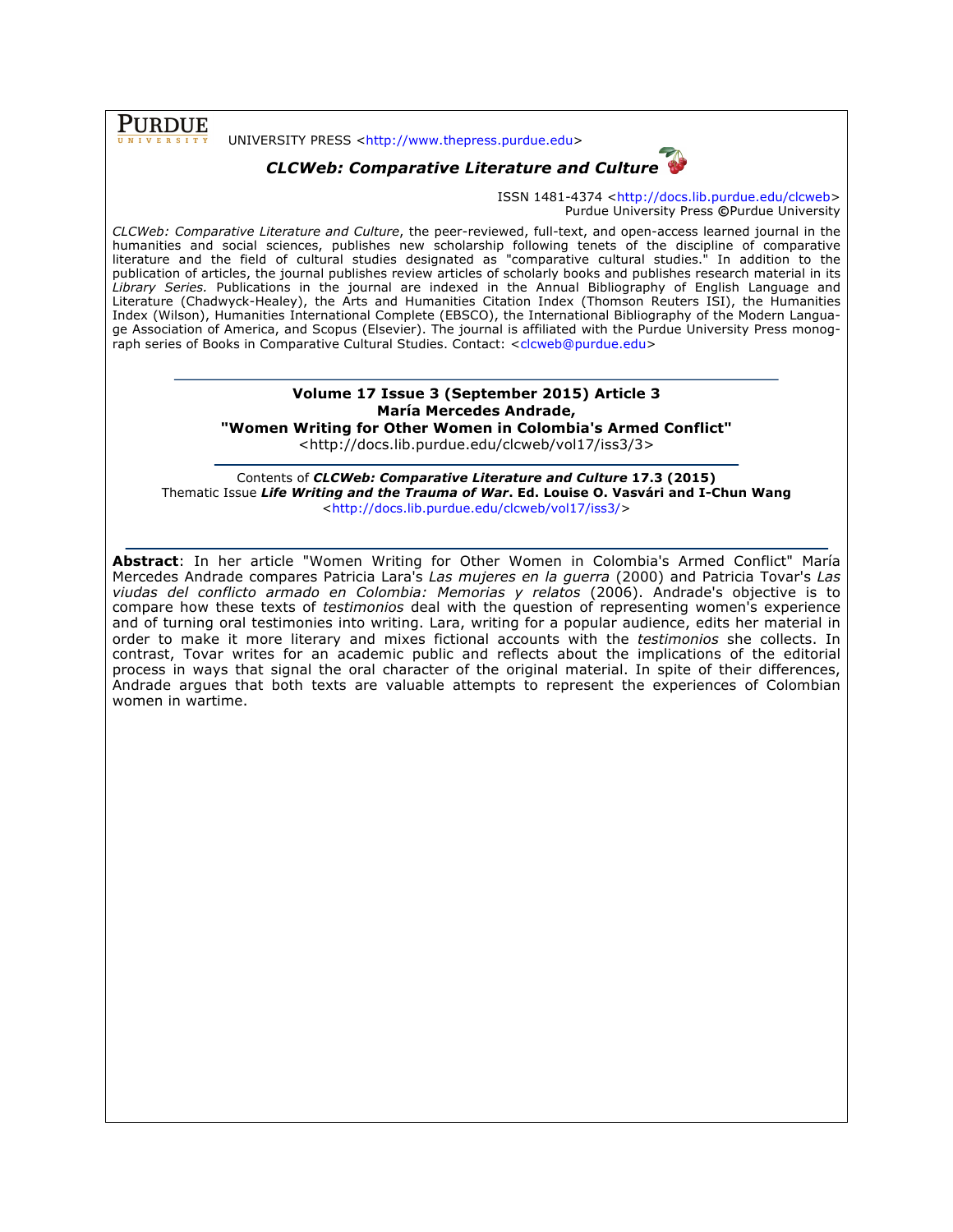### **María Mercedes ANDRADE**

### **Women Writing for Other Women in Colombia's Armed Conflict**

During the last fifteen years Colombia has experienced a boom in the publication of life stories by both participants and victims of the country's sixty-year long armed conflict. A specific subset among them is that of *testimonios* by women or about the experiences of women. The aim of my article is to discuss the ways in which women's voices are presented and represented in two of these collections of first-person testimonies. After a brief historical contextualization, I analyze Patricia Lara's *Las mujeres en la guerra* (2000) and Patricia Tovar's *Las viudas del conflicto: Memorias y relatos* (2006), two collections of women's oral accounts of their experiences of war during the late 1990s and early 2000s written for a popular and an academic public. I compare how the books use different strategies when dealing with the question of "translating" oral testimonies into writing and address the differences in the way the voice of another is presented and/or represented in them, as well as their reception by the public. Although the genre of *testimonio* has often been viewed as a vehicle through which those "without voice" can make themselves heard, the question of who speaks on behalf of someone else and how this is done has not been analyzed sufficiently in relation with the Colombian texts which belong to this genre.

In order to understand the context in which both books appeared, a brief overview of Colombia's current armed conflict is necessary. The armed conflict includes a series of violent events perceived as continuous in spite of their various manifestations which have their roots in the violent struggle for land ownership from the 1940s until the 1960s. Marco Palacios and Frank Safford have identified the origin of the current violent conflict in the period known as *La Violencia* (640), which took place from the early 1940s until the early 1950s. During this time, the political strife between conservatives and<br>liberals led to an undeclared civil war in the countryside, which resulted in 80,000 to 400,000 dead, and liberal guerrillas arose as a result of the assassination of Liberal sympathizers by conservatives. The following period, between 1954 and 1964, was characterized by the rise of criminal enterprises with economic objectives as both Liberal and Conservative landowners used violence in order to expel small landholders. The third and longest stage, approximately from 1961 to 1989, marks the beginning of what is commonly known as "the armed conflict," a period identified by the rise of revolutionary guerrillas in the countryside. The main guerrilla groups during this period were the Ejército de Liberación Nacional (ELN), Fuerzas Armadas Revolucionarias Colombianas (FARC), and Movimiento 19 de Abril (M-19). The period from the 1990s to the present includes the advent of the drug trade and the rise of organized crime, the involvement of guerrilla groups in drug trafficking, and the creation of extremely violent paramilitary self-defense groups which were also involved in the drug trade, such as the Autodefensas Unidas de Colombia (<mark>AUC</mark>[1]).

The effects of the Colombian armed conflict since the 1960s are staggering: between 1958 and 2012 over 218,000 deaths have been reported as a result of it, of which 81% were civilians (see Centro Nacional), and, according to the Internal Displacement Monitoring Centre, Colombia has approximately 6 million internally displaced people, a number almost equal to, but only surpassed by, the recent Syrian crisis, (see "Global Figures"). Women are disproportionally the victims of this violence, as stated in a report published in 2013 by the NGO Ruta Pacífica de las Mujeres which, based on interviews with 1000 women across the country who had been affected by the country's armed conflict, found that 82.6% were victims of torture or cruel, inhuman, or degrading treatment; 72.6% were victims of forced displacement; 54.4% had been subjected to psychological abuse, and 12.74% were victims of sexual violence (see *La verdad*). As the Comisión Interamericana de Derechos Humanos reports, the number of women who experience violence is probably higher, since violence against women is a strategy used by all actors involved in the armed conflict in order to control people and territories (<http://news.bbc.co.uk/hi/spanish/news/newsid\_1305000/1305451.stm>).

The situation women face in Colombia's current conflict is combined with previously existing patriarchal ideologies. Particularly rrural women are subjected to a continuum of violence that juxtaposes the violence of war with other types of violence against women which already exist in times of peace (see Ruta Pacífica 30). The combination of multiple levels of oppression, namely those in place in a patriarchal culture and those that are the effects of war, makes it difficult for women affected to be able to tell their stories. One of the most immediate barriers they face in order to be able to make their experiences known is their lack of or limited access to formal education. As Pierre Bourdieu has noted, the linguistic field is not a neutral zone, but a place where power differences are played out and "speakers lacking the legitimate competence are *de facto* excluded from the social domains in which this competence is required, or are condemned to silence" (55). In varying degrees, many women affected by Colombia's armed conflict either do not know how to write or can write only precariously and are thus unlikely to be able to write their own life stories, let alone find a way to have them printed, so that the question concerning who is able to tell these life stories is not merely a theoretical one. The difficulty Colombian women living in the armed conflict face in order to make their life stories known calls to mind Gayatri Chakravorty Spivak's discussion in "Can the Subaltern Speak?" in which she analyzes how the experience of a marginalized female subject is represented and considers the term "representation" in its double sense: as *Darstellung* (the way the experience of another is transposed into writing) and as *Vertretung* (the ways of political representation) (279). Spivak reflects about whether the experience of a subaltern "other" can be represented in writing and asks who has the right to stand for and speak for her. She is aware that the idea of "letting the other(s) speak for himself" (294) is a naïve appeal to an impossible immediacy and she demonstrates that the subaltern subject's experience is over-determined and overwritten by the discourse of others.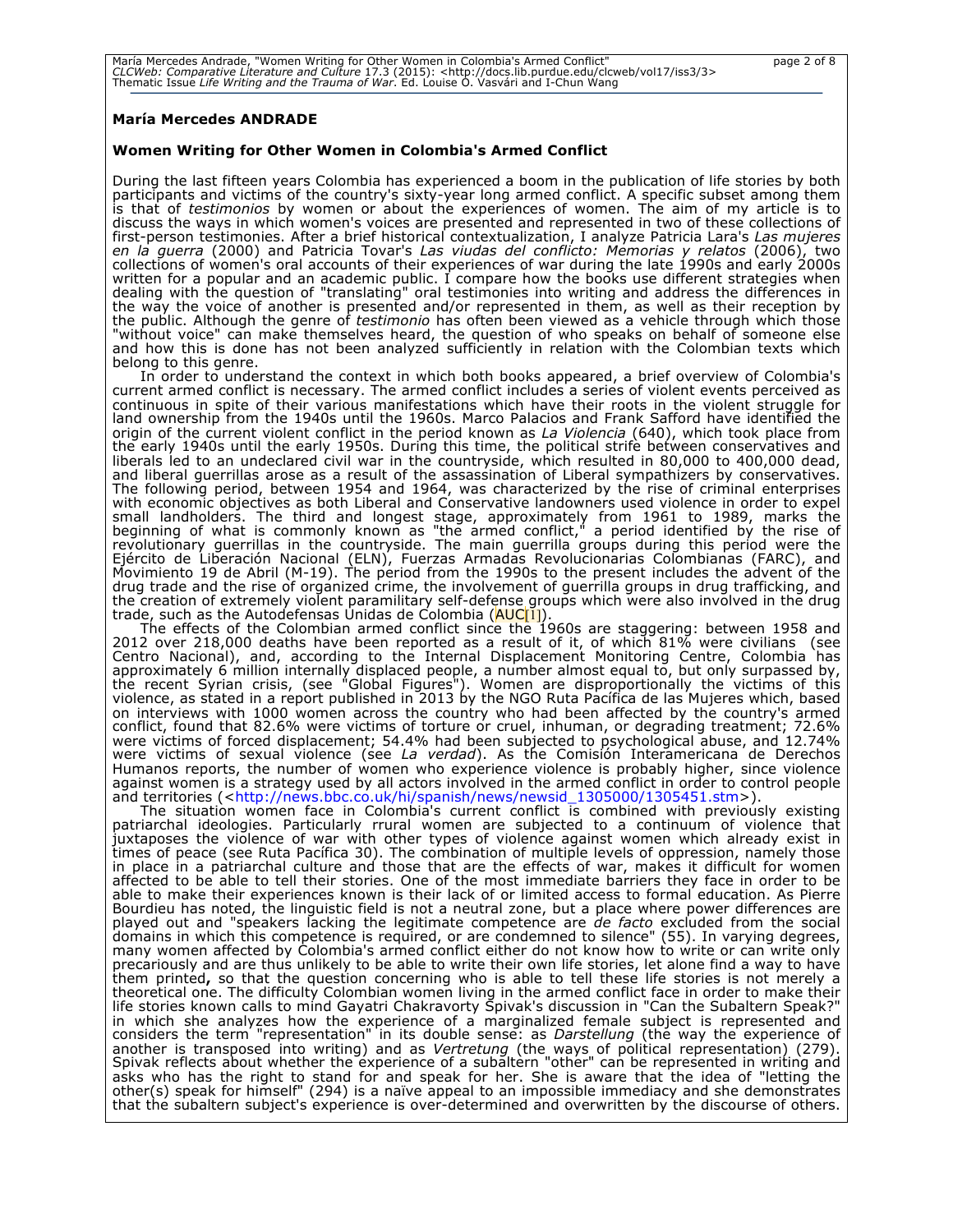Although Spivak's conclusions that the experience of a subaltern female subject remains inaccessible and that "the subaltern cannot speak" (308) are compelling, rather than reading her analysis as a disavowal of any attempt to approach these experiences, I am interested in the kind of ethical and political demands she outlines and that have been decisive in the context of discussions concerning the Latin American *testimonio*. Even if one accepts that the life stories of underprivileged women in a context of war are always mediated, certain strategies are more respectful of their experience, in regards to the way these narratives are transcribed and to how they are published.

The ethical and political implications of *testimonio* have been the subject of debate among Latin Americanists. For example, John Beverley contends that the genre allows subaltern subjects who have traditionally been "excluded from direct literary expression" (17) to bear witness, and, regarding the question of representation as *Vertretung*, to speak for an entire community. In contrast, Elzbieta Sklodowska proposes that the *testimonio* does not present the authentic voice of an individual subject or a people, but rather is still a discourse of elites speaking for others (see "Hacia una tipología") and regards the *testimonio* as a refraction twice removed from an original experience, since it is first mediated by the witness's memory, intention, and ideology and later by the intention and ideology of the writer and editor who transcribe, edit, and select the material ("La forma" 379). Sklodowska's analysis opens the way for a discussion of how the process of writing oral life stories acts as a transposition, a translation from an oral to a written medium, a fact that Latin American *testimonio* scholars have often acknowledged. Margaret Randall provides a thorough description of the process of producing a *testimonio* from the background preparation and the design of questionnaires to the transcription of oral interviews and, finally, the act of writing it down. Still, she claims that the genre allows the experience of an individual and a community to become known ("27). In contrast, Alessandro Portelli, working in the field of oral history, discusses how transcribing structures the speaker's words and shapes the narrative in order to give it a form accessible to a reader, and he points out that traits of oral communication such as tone, intonation, and volume range, which are bearers of meaning, are all lost in writing. Portelli also explains that written transcripts add punctuation, and transform or adapt the grammar of the oral text for readability in ways that may obscure the emotional function of a speaker (98). This reflection is illuminating for discussions on how the voice of an oppressed other is represented in a *testimonio.*

Lara's *Las Mujeres en la guerra* and Tovar's *Las viudas del conflicto armado en Colombia: Memorias y relatos* are two collections of women's *testimonios*. Both Lara and Tovar are speaking for other women, since they recorded and transcribed the life stories of mostly underprivileged women who would not have been able to make their stories known and in this respect both books constitute attempts to recover the voices of subaltern subjects. However, the way Lara and Tovar approach their task, the narrative strategies they use in presenting originally oral histories, and the way their texts have been presented in order to reach their reading public are different**,** and each text poses questions *vis-à-vis* the problem of representation in the double sense I refer to above. Lara's and Tovar's collections evidence the two alternatives Ruth Behar identified in *Translated Woman* for the transcription of *testimonios*: a seamless "novelistic style" that creates an illusion of realism, and a "dialogical style" that maintains the "stop-and-start style of oral storytelling" (13).

Lara is a well-known journalist who has written for several influential political magazines such as *Alternativa* and *Cambio 16*, the latter of which she helped found. Her book *Las mujeres en la guerra* appeared in 2000 with Editorial Planeta, at that time the largest publishing house in the country. Published within the framework of the ultimately failed peace talks with the FARC guerrillas by President Andrés Pastrana, *Las mujeres en la guerra* was an immediate success: within one week it had sold 10,000 copies and a new edition had to be ordered by the publisher. To date, the book sold over 40,000 copies, an extremely high number by the country's standards (see "Autor/es"). Lara received the "Premio Planeta de Periodismo" under the category of "Historias de <mark>vida</mark>[2]" and, within a year of publication, she had adapted the book as a theater piece. Almost immediately after its publication, Florence Thomas, a feminist journalist and scholar who writes for *El Tiempo*, called it a "beautiful book" and stressed its deeply moving character: "no sé si es por el hecho de ser mujer pero este libro me tocó muy hondo" ("Colombia"

(<http://news.bbc.co.uk/hi/spanish/news/newsid\_1305000/1305451.stm>). Lara's book includes nine life stories**,** and one of the most surprising and unusual traits of the book is the way in which Lara chose to include the life stories of both victims and perpetrators. The stories of actors in the conflict are those of Olga Lucía Marín, a member of the FARC guerrilla group; Dora Margarita, a member of the ELN and M-19; and Isabel Bolaños, "la Chave," a woman affiliated with the AUC, while the stories of victims include those of María Eugenia de Antequera, the widow of a leftist leader; Maxelén Boada de Pulido, the widow of an army lieutenant; Myriam de Roa, the mother of a soldier; Gloria and "La Nena," a kidnapped woman and her mother; Juana Sánchez, a "desplazada"; and Margot Leongómez de Pizarro, the daughter and wife of army members and mother of two guerrilla commanders.

Although Lara presents *Las mujeres en la guerra* as a collection of *testimonios*, this classification becomes problematic if one considers that, as the author indicates in the introduction, one of the nine texts which appear in the book is a fictional account. In her introduction, Lara mentions in passing that the story of "La Nena" and her mother is a "creación literaria con nombres supuestos" (20), but she does not elaborate further. Additionally, Dora Margarita's life story is not a *testimonio* in a strict sense either, since Lara acknowledges that in order to write it she used the oral testimonies of two different women, Margarita and her friend Dora, and that she decided to combine them into one in order to be able to fill the gaps in Margarita's story, because **"**Margarita tiene un bloqueo y no se acuerda de la guerra" (19). The life stories compiled in the volume are varied and they narrate a spectrum of experiences which includes different social origins ranging from those of an upper class woman in Bogotá to those of a poor peasant woman from the town of Puerto Boyacá. The stories of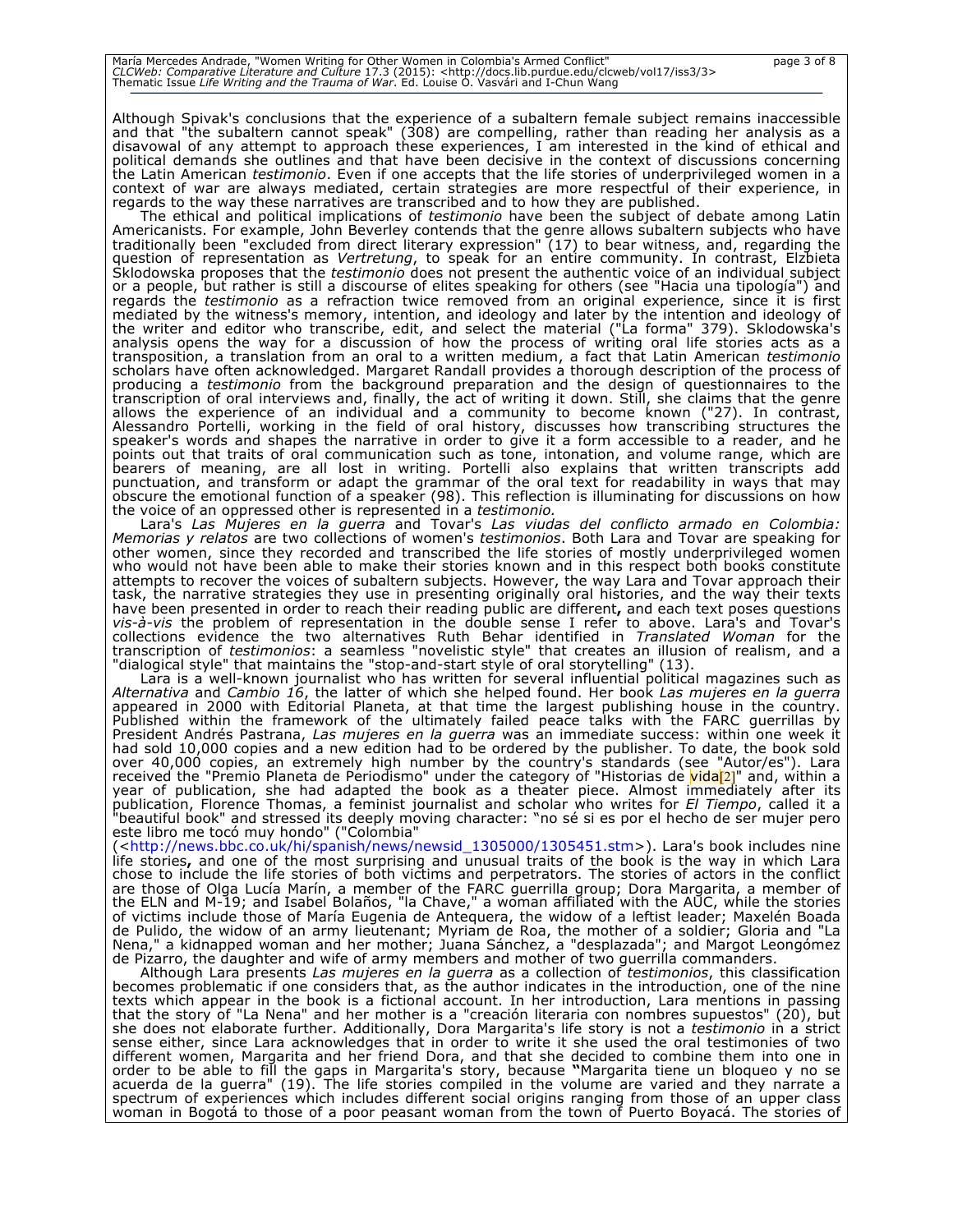the women involved in the armed struggle focus on their justification for participating and they narrate the women's childhood**,** in Dora Margarita's case depicting a situation of extreme poverty, their growing political conviction, the hardships experienced in military camps, their clandestine work in different cities, the death of friends and partners, and, also in the case of Dora Margarita, the experience of being tortured. Some of the stories of the victims also narrate their lives from their childhood to the present such as in the case of Juana who recounts a childhood of poverty and the experience of repeatedly having to flee from one territory to another because of the violence. Other narratives focus on a crucial moment of the narrator's life such as in the case of María Eugenia de Antequera, whose narrative centers on the day of her husband's assassination while flashing back to how she met him and the history of their marriage in which anonymous death threats were a constant. Similarly, Maxelén Boada narrates her life with her husband, the moment when she received the news of his death in a struggle with the guerrillas, and the long wait for the body.

What unites the different narratives in the volume is the fact that they are the life stories of women in a context of war, a guiding thread that might suggest a feminist perspective. Lara, however, has openly disavowed the idea that her book has a feminist agenda: "No, yo no me considero feminista, yo creo que las mujeres valen no por ser mujeres sino por lo que lleven adentro" "Colombia" <http://news.bbc.co.uk/hi/spanish/news/newsid\_1305000/1305451.stm>). Nonetheless, both the title of her book and her decision to bring together in one volume the voices of both victims and perpetrators evidences the ideological underpinnings of her project and they reveal a generalization about women as a group. The problematic juxtaposition of the stories of those who have participated in the violence and those who have suffered it is justified in Lara's introduction to the book through an appeal to the "feminine" nature of the experiences recounted, beyond specific differences: "las mujeres no estamos hechas para la guerra. Así lo demuestra este libro … La guerra nos la están imponiendo los hombres" (*Las mujeres* 17). There is, however, no unifying perspective nor a shared point of view regarding the relationship between women and war in the life stories which would allow her to make the claim that women are always opposed to war. Lara might have been able to argue that war is a masculine activity if she had focused on the lives of female victims, but by devoting more than half of a book almost three hundred pages long to the experiences of two *guerrilleras* and one paramilitary leader she seems to undercut her expressed goal. Additionally, as the story of the *guerrillera* Olga makes clear, almost 40% of guerrilla fighters are women (*Las mujeres* 115), a statement of fact that would warrant a discussion of the supposedly innate aversion of women for war.

It is true that at some point in their narratives the three women who participate as actors in the Colombian armed conflict express their lack of interest in weapons and that the two *guerrilleras*, Dora Margarita and Olga, state in almost identical terms that they do not like weapons (*Las mujeres* 42, 94). Similarly, Isabel, the paramilitary leader, ends her testimony with a condemnation of killing: "A mí pocas cosas me parecen malas: me parece malo matar" 192) and reiterates throughout her *testimonio* that she never participated actively in any of the killings by the paramilitaries because she focuses on education and community development. However, comments about how much they are ultimately opposed to war from female perpetrators are few and far between as the largest part of their narratives is devoted to explaining their conviction for their causes. Given that only Dora Margarita eventually returned to civilian life while the other two were either imprisoned or proselytizing for the guerrilla abroad, Lara's claim that women are by nature opposed to war is not substantiated. Lara's notion that women are innately against war also becomes questionable in light of what actually appear as justifications for violence by the women narrators. Isabel, for instance, defends the AUC by stating that they never committed massacres against the civilian population, but only attacked "military objectives," a claim that subsequently has been proven false by both the media and human rights organizations: "Este es un acto de guerra: los muertos que resultan de él son personas involucradas directamente en el conflicto" (186). Later on, Isabel speaks of the Mapiripán massacre in 1997, an event that gained international attention because at least thirty civilians were killed by the AUC with machetes and chainsaws and their bodies dumped into a river. Isabel claims that in this case the AUC "sí investigaron a fondo" (188) to make sure that only guerrilla members would be targeted. Another problematic approach to the question of violence appears in Dora Margarita's testimony when she narrates how she held a kidnapped hostage in an apartment in<br>Bogotá, but insists that kidnappers are human too and "detrás del que tiene un arma hay un ser con sentimientos, una persona que se deja tocar" (55). When one juxtaposes these stories with the victim testimonies of Maxelén waiting for the body of her dead husband or of Myriam, the mother of a soldier kidnapped by the FARC, the effect is puzzling. Even if Lara is interested in humanizing the actors in the conflict, the asymmetry in the experiences she portrays is undeniable and the attempt to blur the

differences by an appeal to a common femininity is, in my view, questionable. Although Lara does not discuss the matter, it is clear that, in order to present the life stories of these women, she has made many alterations to the originally recorded materials, both in the narrative structure and the style of her text. In what regards the structure, she has chosen to begin all narratives, except for two, *in media res*. She chooses a significant moment in the life of the protagonist, such as when the new *guerrillera* arrives at the base camp for the first time, when the soldier's mother learns that her son has been kidnapped by the guerrillas, when the displaced woman learns from a neighbor that the paramilitaries have just burned down his house, etc., and then flashes back to the woman's childhood and the origin of her story. This strategy is clearly an attempt to make the stories more appealing and to create narrative suspense. In what regards style, Lara has normalized the language by erasing any signs of orality such as repetitions, redundancies, or hedges and she shaped her material into complete sentences and structured paragraphs characteristic of a written, literary text. She also modified the vocabulary since there are no traces in the narratives of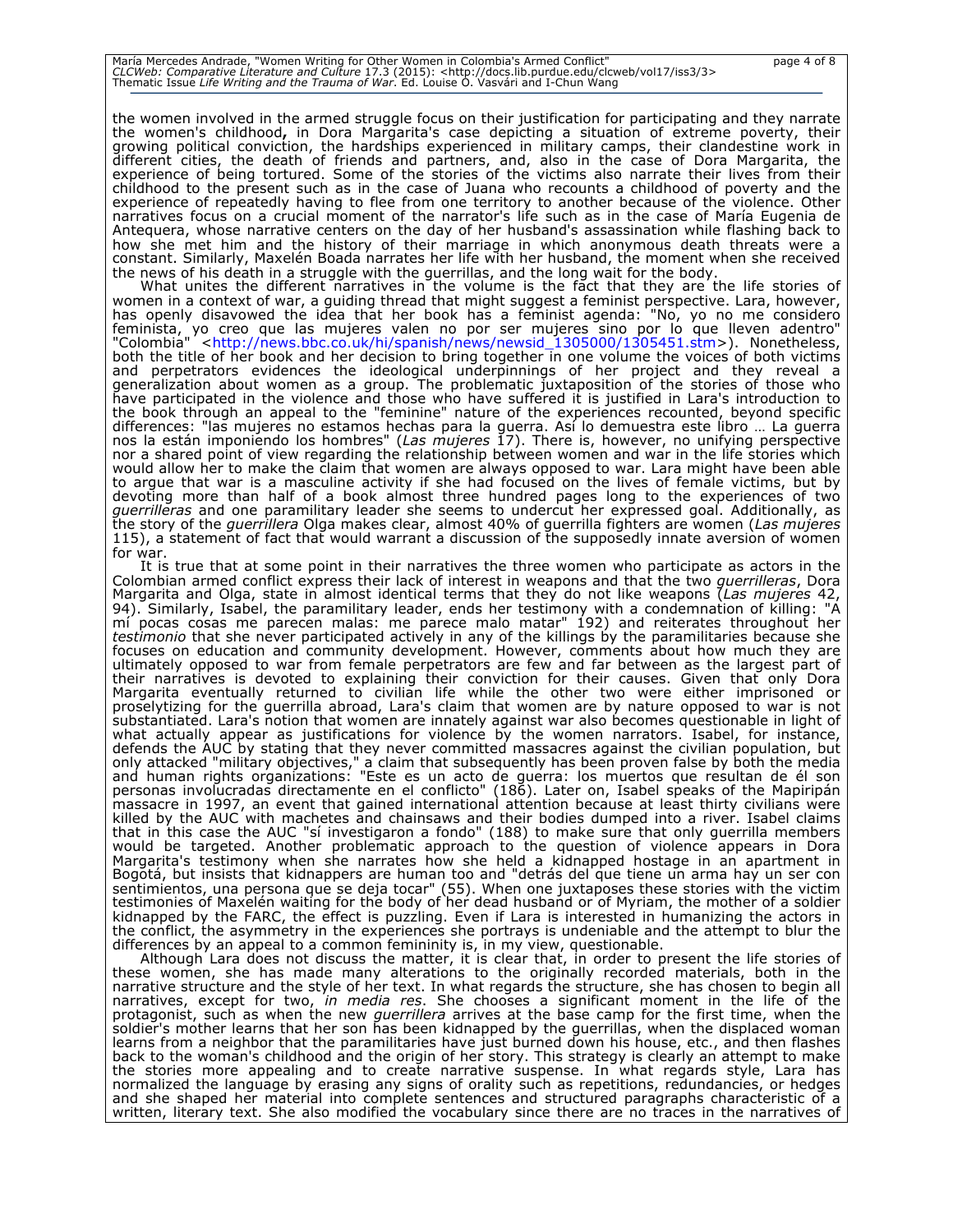any regional particularities, use of local terms, or colloquialisms. Although many of the women portrayed have had only elementary school-level education, the result is that in terms of style one cannot differentiate the story of a privileged woman from Bogotá from that of a *guerrillera* who grew up in the slums of Medellín. While this homogeneity is problematic from a stylistic point of view, one must acknowledge that Lara made the stories of all the women readable and accessible and that she has given the voices of underprivileged women the same status and importance as those of educated ones.

Given that *testimonio*[3], as Randall explains, always involves a literary reshaping of an oral text, the fact that Lara altered her original material would not in itself be problem if she had been clearer about how she had done it and about the criteria she used. That her book appeared as a work of journalism would also require an explanation of how she combined two different testimonies, those of Dora and Margarita, into a single text. Lara's explanation that she used Dora's testimony to fill in the gaps of what Margarita could not remember raises questions about the border between fact and fiction and the inclusion of the fictional story of the kidnapped teenager and her mother as a *testimonio* makes the issue even more pressing. Lara's only explanation about these questions centers on the function of the first person as a legitimizing narrative strategy and she states that she "adopted these ten personalities" ("asumí estas diez personalidades") in order to be able to tell a truth: "no me interesa juzgar a estas personas. Lo que me interesa es que salga su verdad" "Colombia" <http://news.bbc.co.uk/hi/spanish/news/newsid\_1305000/1305451.stm>).

The statement is puzzling because, since there are nine testimonies in her book, the only way to account for ten "personalities" is if one considers the characters in the fictional dialogue between the mother and daughter as two and one has to wonder why two fictional characters are placed on the same level as the women she interviewed. Additionally, one must ask how fictionalization becomes the means to give a voice to those who do not have one and by which means her authorial voice becomes

an authorized representative for someone else's experience. In contrast, Tovar handles the questions of authorial voice and the process of transcription differently in her ethnography *Las viudas del conflicto armado en Colombia*. The book was published in 2006 by ICANH (Instituto Colombiano de Antropología e Historia) and Colciencias, the country's national institution for the advancement of scientific research and although it is not aimed exclusively at a scholarly community and can be understood by the general public, the fact that it was published by two academic presses already gives it a more restricted possibility of circulation. Tovar's study was cited mostly by social scientists and although it was received positively in this setting, it was, to my knowledge, never reviewed by the mainstream press. Tovar's *Las viudas* is a study of widowhood as a result of Colombia's armed conflict and she defines from the outset the criteria used in order to collect oral narratives and the overarching argument of her book is her interest in understanding "el otro lado de la violencia" (19), namely the experiences of the surviving women and children. Tovar aligns herself with those who are usually classed as victims of the armed conflict and while she makes clear that she does not view these women as passive victims who accept a fatal destiny, but as political actors, strategists, and negotiators (19), and her perspective implies an awareness that the experiences of those producing violence cannot be equated with that of those who must react and come to terms with it after having suffered its consequences.

The first two thirds of the four hundred page-long volume include Tovar's explanation of the pertinence of a study of widowhood in the context of the Colombian armed conflict, a methodological section in which she explains how she and her team carried out a series of fifty interviews and how she understands the role of the researcher and the ethnography itself. She also reflects on the historical context and the effects of widowhood for the women she and her team of researchers interviewed. The final third of the volume includes the *testimonios* of nine widows, which Tovar and the other researchers gathered between the years 2000 and 2003, only a few years after Lara collected the material for her volume. The women who were interviewed, and who belong to various social groups and have different political affiliations, included "displaced women, ex combatants or partners of those who were, of policemen and members of the armed forces, middle class women who were the partners of actors in the national public sphere, and of disappeared men" ("desplazadas, ex combatientes o compañeras de personas que lo hubieran sido, de la policía y las fuerzas armadas, de clase media, compañeras de personajes de la vida pública nacional y de desaparecidos" 35). The *testimonios* that Tovar chose to transcribe and include at the end of her book are those of Carlota, daughter and wife of military officers, Fabiola, daughter of communist militants and wife of an M-19 guerrilla fighter, Eneida, the wife of a disappeared M-19 *guerrillero*, Gloria, whose husband was a police officer killed during a guerrilla incursion in the town of Curumaní, Virginia, a displaced woman living in Bucaramanga, Mireya, the widow of a leftist political leader, Sonia, who witnessed the assassination of her husband, María, the widow of a union leader, and Cristina, whose husband was a police officer tortured and killed by the guerrilla.

Like Lara, Tovar is interested in the experiences of women, but her reason for this choice has little to do with defending an *a priori* argument regarding femininity and more to do with acknowledging a Colombian social reality. As she explains, since men are generally at higher risk of dying a violent death, women are usually the survivors, a fact that has not been studied in the vast existing literature concerning the armed conflict. In the context of the current conflict, Tovar argues "la viudez es una experiencia fundamentalmente femenina" (20). She is, therefore, interested in highlighting the specificity of a female experience of war, and her criteria for selecting a subset of testimonies are founded on the current historical and social situation that makes widowhood due to war overwhelmingly feminine and on the fact that this situation had not been studied to date. This framework allows her and her team to include testimonies from a variety of women whose lives have been changed by war, regardless of their political sympathies. In her introduction, Tovar discusses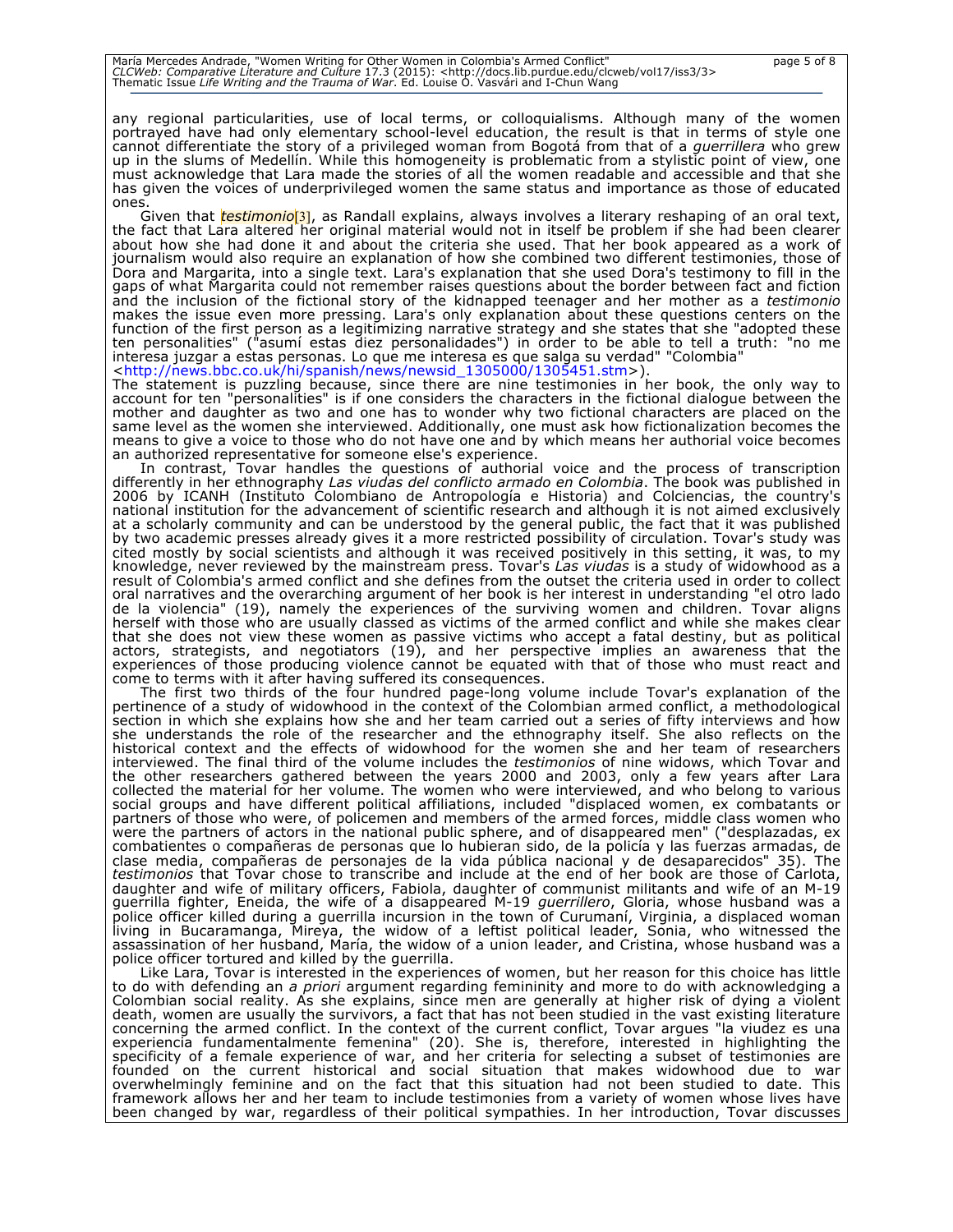some of the difficulties associated with identifying subjects who fit the category that she was interested in studying. She explains how all soldiers in the Colombian army are required to be officially single, a fact that obscures the reality of common-law marriages. These common-law marriages are recognized by Colombian law and, in fact, 70% of the fifty women interviewed were in common-law marriages (37). She also discusses how, in some cases she and her team studied, childless widows are not considered as having the same rights as widows who are mothers, reflecting patriarchal traditions (31). She explains her interest in analyzing not only the psychological aspects of widowhood in this particular context, but also the social implications of the phenomenon, the legal issues concerning the ability or inability to inherit property, the survival strategies employed, and the social effects of being a widow. Although Tovar appears as the author of *Las viudas*, she is careful to qualify how her role should be understood. In the section of the book devoted to explaining how she carried out her ethnographical research, she takes pains to explain her position as a researcher, her awareness of the implications of the process of writing the testimonies she presents and of arriving at conclusions, and she frames her study within the context of contemporary anthropology and its concern with the difficulties implied by the task of studying an "other." Tovar refers to James Clifford's paradigm for a type of anthropological writing that is conscious of the way discourse works and of the dialogue that the anthropologist undertakes with those he observes.

This awareness includes knowing the methodologies "de la lingüística y del análisis literario, de la voz narrativa y del posicionamiento" (56). Tovar also acknowledges her debt to feminist anthropology, which posits that anthropological discourse must see itself as reflective form of writing that is conscious of how knowledge is produced and how experience is represented, and mindful of the fact that the truths reached are only partial and incomplete (57). Rather than give a set of answers, she asks whether being a "native anthropologist" and a woman allows her a privileged position for a study such as the one she has undertaken, as well as which theoretical and political implications her writing may have. Additionally, she acknowledges the incomplete nature of her findings, as she explains that the information she recovered in the *testimonios* can be viewed only as partial truth in the context of these women's lives. Further, Tovar explains how the process of interviewing widows of the Colombian armed conflict forced her to go beyond the separation between herself as a researcher and the women she studied, and to enter into a situation where both parties were affected. She recognizes that the experience of collecting and writing the women's *testimonios* was transformative for her, since her own writing was affected by the way in which the country's political violence had touched her family, and she recounts how some of the women she and her team interviewed were deeply affected when they told their stories for the first time. Additionally, Tovar narrates how she and her research team were moved to go beyond their role as neutral observers and attempt to find practical ways to help the women they were studying. She points to the therapeutic and cathartic effect of the process, both for the interviewers and for those interviewed, and her project suggests how the act of narrating one's experiences opens possibilities for healing and reconstituting a community. In what regards the transcription process for the *testimonios* included at the end of the book, Tovar speaks openly about the editorial process involved, explaining that the researchers approached the women with a set of pre-defined questions, and that the narratives thus obtained are already mediated by the their intervention. After a year of collecting interviews, the researchers transcribed and wrote down the interviews, turning them into what Tovar refers to as "life stories," and which she defines as follows: "la historia de vida es un documento oral extenso sobre la vida de una persona, que luego se edita y se escribe como si fuera una autobiografía" (62). Tovar's reflection concerning the difference between an original oral life story (albeit already influenced by the researchers' questionnaire) and an autobiography is useful in that it underscores the way in which an autobiographical text does not provide immediate access to a personal experience, but rather, is the result of multiple levels of selection, and her discussion alerts the reader to the displaced and mediated character of the *testimonios* that one reads in the book.

The strategies Tovar used in writing the *testimonios* signal the mediated nature of the text that the reader encounters. Unlike Lara's book, which obscures the difference between the original oral narrative and the written text by creating an illusion of transparency, the *testimonios* in *Las viudas*  point to an original oral version that is lost to the reader, and, by maintaining traits of oral communication, Tovar avoids supplanting the oral original. The narrators of the nine life stories often use colloquial expressions that are not usually found in written texts, and consequently give the reader the sense of a speaking voice. For example, Carlota, the widow of a police officer, tells how, during her husband's funeral, "los soldaditos" (literally, "the little soldiers," 273) sang a song "which is to die for" ("que es para morirse" 274). She also tells how her husband's weapon had disappeared and it was found only "después de que me vieron histérica" (273), which literally means "after they saw that I was hysterical," but which is, in fact, a common, if problematic, expression which indicates that someone is very angry. In another *testimonio*, Virginia, the displaced woman, tells how she met her first husband and she narrates how he had told her "that he wanted to be my husband, and such" ("que quería ser mi novio y que tal" 350). She later speaks about how this man was always dissatisfied with what she did, and how he used to beat her: her laconic parallelism "if the food was cold, bad thing, if it was warm, bad thing" ("si la comida estaba fría, malo, si estaba caliente, malo" 350), and the repetitive use of the term "bad" ("malo") are frequent patterns in oral speech used in order to dramatize or emphasize something. Virginia's frequent use of diminutives, a characteristic of Colombian Spanish, is also noteworthy: she speaks of her "little house" ("casita" 349) and "little farm" (finquita" 449), expressions that are avoided in writing. The narrators also often use expressions and slang which identify them according to their social class, and show whether they are more or less educated.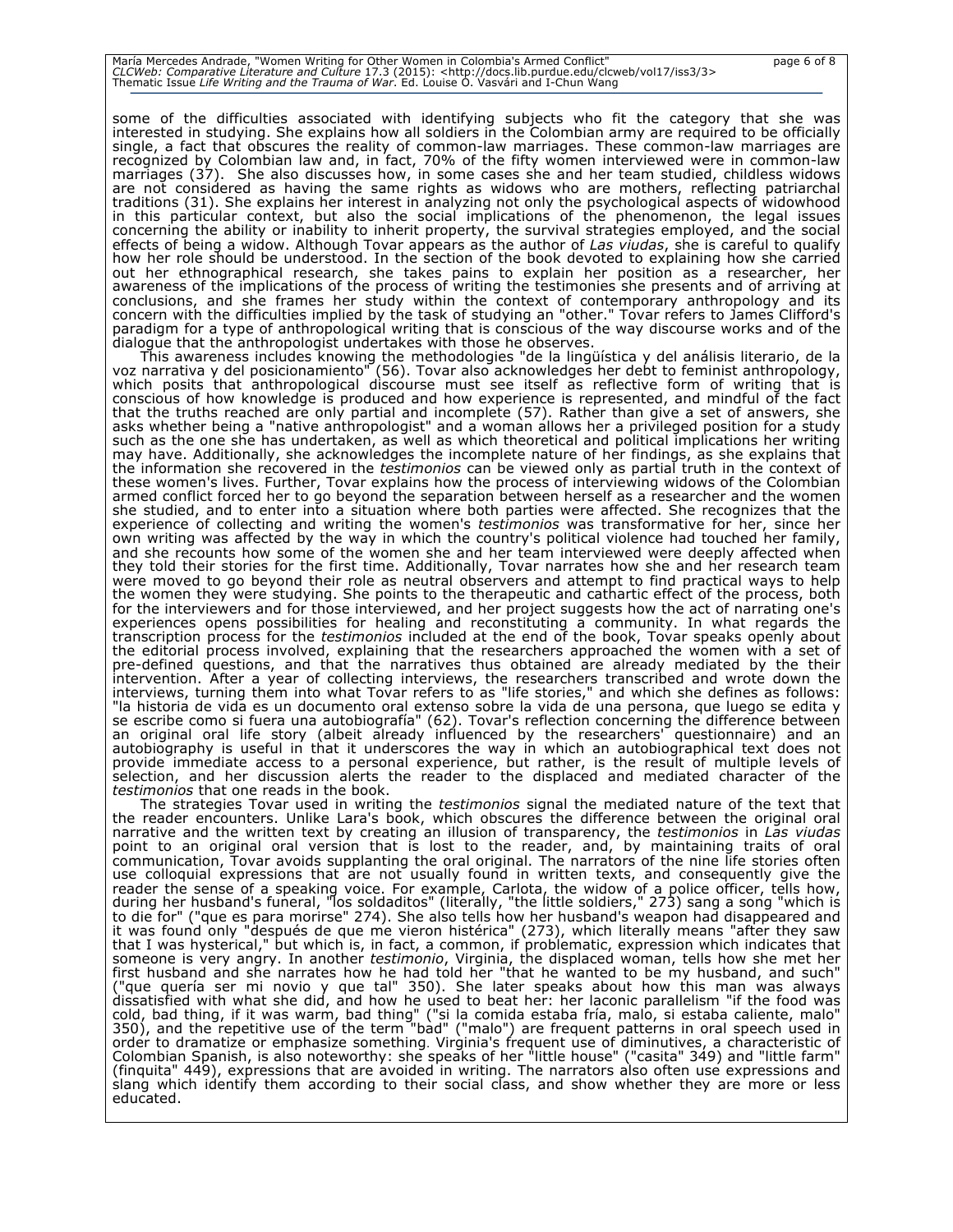María Mercedes Andrade, "Women Writing for Other Women in Colombia's Armed Conflict"<br>*CLCWeb: Comparative Literature and Culture 17.3* (2015): <http://docs.lib.purdue.edu/clcweb/vol17/iss3/3><br>Thematic Issue *Life Writing a* 

Aside from colloquial expressions, other traits characteristic of oral communication appear frequently in the *testimonios*. As Walter Ong has explained, "redundancy characterizes oral thought and speech" (48), and this repetitive structure is maintained in many of the texts transcribed. In one case, the woman whose husband had disappeared tells how she went to a friend's house, and she comforted her by saying: "Eneida, look at things from this point of view, you have your baby, look at your baby sleeping there, look and you'll see that she is a little part of all the love you had with Lalo"<br>("Eneida, mire as cosas desde este punto de vista, usted tiene a su bebé, mire a su bebé ahí durmiendo, mire y verá que ella es la partecita de todo el amor que usted vivió con Lalo" 321). In this example, the repetition of "look" ("mire"), as well as the use of the deictic "there," invite the reader to imagine the actual moment when the speaker said the words. The effect of the combined use of these strategies is the impression of reading a text that echoes what may have once been said. Since the transcribed texts maintain some of the traces of orality, even if they have been organized and edited, the reader becomes aware that the written text is a representation that tries to approach the moment when a story was told. Although *Las viudas* is a book which explicitly addresses the questions associated with *testimonio* as a form of representation in both the political and aesthetic sense, it is perhaps at a disadvantage with Lara's *Las mujeres* in its possibilities of reaching a broad readership. Although, as I have mentioned, the language of the study is accessible and the *testimonios* are written in a way that signals their original orality, the analytical aspects of the book appeal more to an academic reader. It is clear that the strategies Tovar and her team of researchers use are more efficient in making the reader aware of the voice of an underprivileged other to whom we do not have immediate access.

Nevertheless, the fact remains that Lara's text was important in its time for the way in which it made visible, to a wide audience, the unknown life stories of Colombian women who had been affected by the armed conflict. Lara's blurring of the differences between *testimonio* and fiction, which is problematic from a methodological and literary point of view, and even the narrative strategies that attempt to generate suspense, can, on the other hand, be a way for a reader to become aware of the life experiences of disempowered women and to empathize with their situation. In that sense, although *Las viudas* seems to me a more accomplished representation in both senses of the term, one cannot deny that the popularity of *Las mujeres* also allowed it to fulfill an important political role. After reading both, I am left with the desire for an imaginary text that would have been a combination of the two.

### **Works Cited**

"Autor/es: Patricia Lara Salive." *librerianorma.com* (2015):

<http://www.librerianorma.com/autor/autor.aspx?p=Y7EsIn650s4eMljWKunf/ngt9Pk+qcrL>.

- "Colombia: las mujeres en la guerra." *bbc.co.uk* (2001):<br>\thtp://news.bbc.co.uk/hi/spanish/news/newsid\_1305000/1305451.stm>.<br>Behar, Ruth. *Translated Woman: Crossing the Border With Esperanza's Story*. Boston: Beacon P, 2 Beverley, John. "The Margin at the Center: On Testimonio (Testimonial Narrative)." *Modern Fiction Studies* 1 (1989): 11-28.
- Bourdieu, Pierre. *Language and Symbolic Power*. Trans. Gino Raymond and Matthew Adamson. Cambridge: Harvard UP, 1991.<br>"Patricia Lara revela el papel de la mujer en la Guerra." caracol.com.co (2000):
- "Patricia Lara revela el papel de la mujer en la Guerra." *caracol.com.co* (2000): <http://www.caracol.com.co/noticias/judiciales/patricia-lara-revela-papel-de-la-mujer-en-laguerra/16173/nota/76195.aspx>.

Comisión Interamericana de Derechos Humanos. *Las mujeres frente a la violencia y la discriminación derivadas del conflicto armado colombiano*. Washington: Secretary General, Organization of American States, 2006. International Displacement Monitoring Centre. "Global Figures." <http://www.internal-displacement.org/globalfigures:

"Internally Displaced People Figures." *unhcr.org* (2015): <http://www.unhcr.org/pages/49c3646c23.html>. Centro Nacional de Memoria Histórica. *¡Basta Ya! Colombia: memorias de guerra y dignidad. Informe general Grupo de Memoria Histórica*. Bogotá: CNMH, 2013.

<http://www.centrodememoriahistorica.gov.co/descargas/informes2013/bastaYa/basta-ya-colombia-

memorias-de-guerra-y-dignidad-2016.pdf><br>Lara, Patricia. *Las mujeres en la guerra.* Bogotá: Planeta Colombiana, 2000.<br>Ong, Walter. *Orality and Literacy: The Technologizing of the Word*. London: Routledge, 2002.

Palacios, Marco, and Frank Safford. *Colombia: País fragmentado, sociedad dividida. Su historia*. Bogotá: Norma, 2002.

Portelli, Alessandro. "The Peculiarities of Oral History." *History Workshop Journal* 12.1 (1981): 96-107.

Randall, Margaret. "¿Qué es, y cómo se hace un testimonio?" *Revista de crítica literaria latinaomericana* 18.36 (1992): 23-47.

Ruta Pacífica de las Mujeres. *La verdad de las mujeres: víctimas del conflicto armado en Colombia (resumen*). Bogotá: Ruta Pacífica de las Mujeres, 2013.<br>Spivak, Gayatri Chakravorty. "Can the Subaltern Speak?" Marxism and the Interpretation of Culture. Ed. Cary<br>Nelson and Lawrence Grossberg. Urbana: U of Illinois P, 1988. 271-313.

Sklodowska, Elzbieta. "Hacia una tipología del testimonio hispanoamericano." *Siglo XX/20th Century* 8.1-2 (1990- 1991): 103-20.

Sklodowska, Elzbieta. "La forma testimonial y la novelística de Miguel Barnet." *Revista/Review Interamericana*. 12.3 (1982): 368-80.

Thomas, Florence. "Las mujeres en la guerra." *eltiempo.com* (2001):

<http://www.eltiempo.com/archivo/documento/MAM-612120>.

Tovar Rojas, Patricia. *Las viudas del conflicto armado en Colombia: Memorias y relatos*. Bogotá: ICANH, 2006.